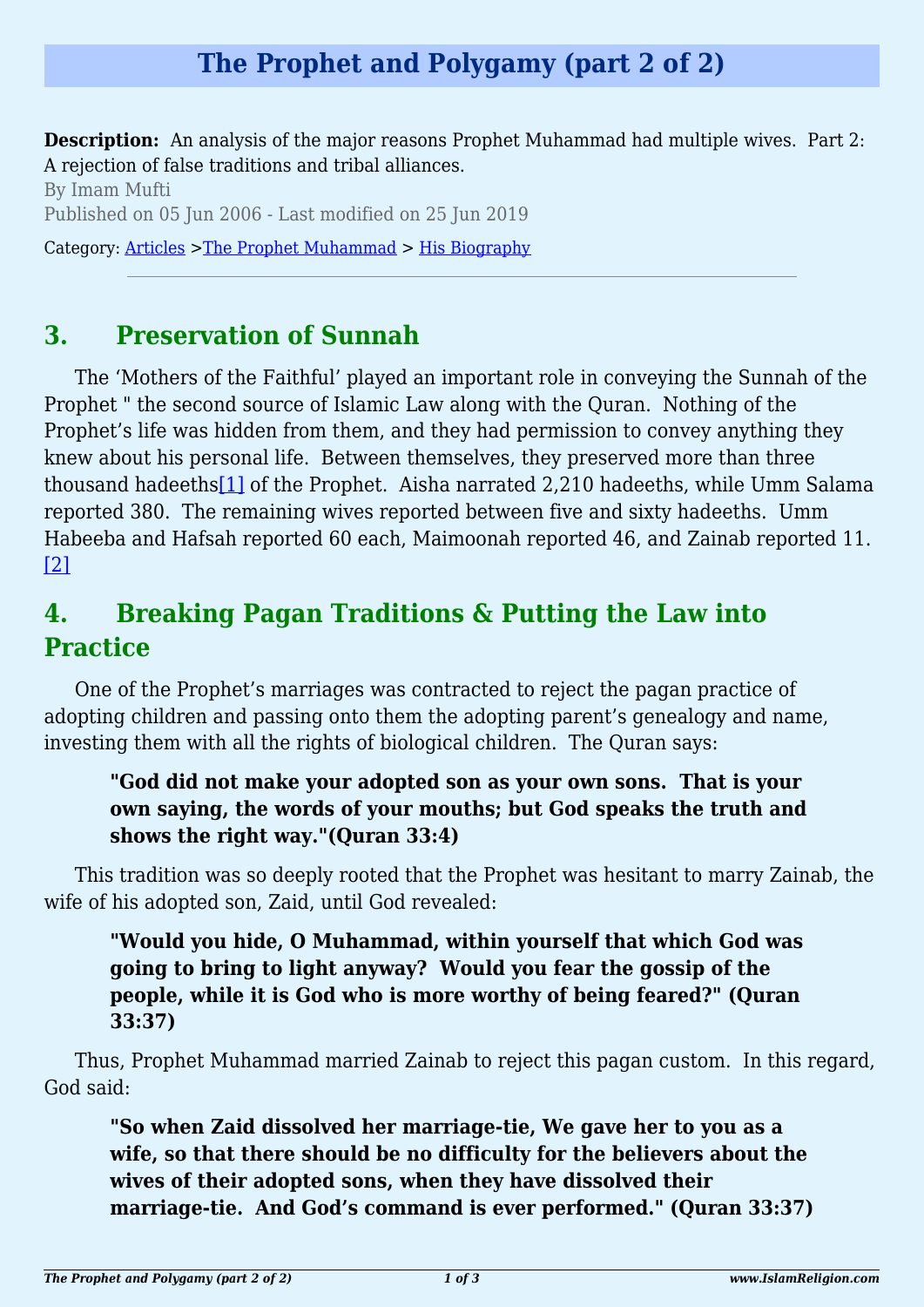## **5. Binding Tribes by Marriage to Avoid Violence & Bloodshed**

His marriage to Juwairiyah and Safiyah were to bind warring tribes to avoid future violence and bloodshed. The Arabian Peninsula was one distraught by decades of war. Tribes fought and sought revenge for petty instances for years, and it was extremely difficult to strike truces between them. Through the acceptance and spread of Islam, peace was struck between warring tribes, but many might have still harbored ill feelings, especially those who had not yet accepted Islam. Through marriage, tribes had to honor their truces, and many of these ill feelings were resolved due to pride in the marriage of a member of the tribe to the Prophet. By marrying into the families of key allies and vanquished enemies, he laid the ground work for cooperation between different tribes.

#### **6. Protection of Widows and Orphans**

As discussed previously, most of the wives of the Prophet were widows whom he married during times of war to protect them. The latter life of the Prophet consisted of years of wars for the nascent Muslim nation, when Muslims had to fight in self-defense to protect their lives and the religion. Consequently, hundreds of his companions were killed, leaving behind widows and orphans without anyone left to care for them. Prophet Muhammad set the example for the surviving companions to remarry the widows in order to support them, so most of his wives were widows.

### **Conclusion**

Ethics and morals should never be judged on the premises of parochial societal norms; rather, they should be assessed according to clear undisputed precedential standards. Throughout the history of humanity, polygamy had been a norm of society. Even today, there are many cultures other than Islam in which it is encouraged. But even if one does not understand the nature of polygamy due to various environmental and cultural influences, a deliberately objective view should be sought. When anyone scrutinizes the life of the Prophet impartially, the honest researcher will surely conclude that his reasons for marriage were ones clearly meant to strengthen the Muslim community, whether by the spread of knowledge, the care of widows, or cementing alliances with different tribes of Arabia.

<span id="page-1-0"></span>Endnotes:

[\[1\]](#page-0-0) **Hadeeth**: a narration of the sayings, deeds, tact approvals, or descriptions of the Prophet.

<span id="page-1-1"></span>[\[2\]](#page-0-1) *Muqaddima Ibn Salah*, edited by Dr. Bint Shati'